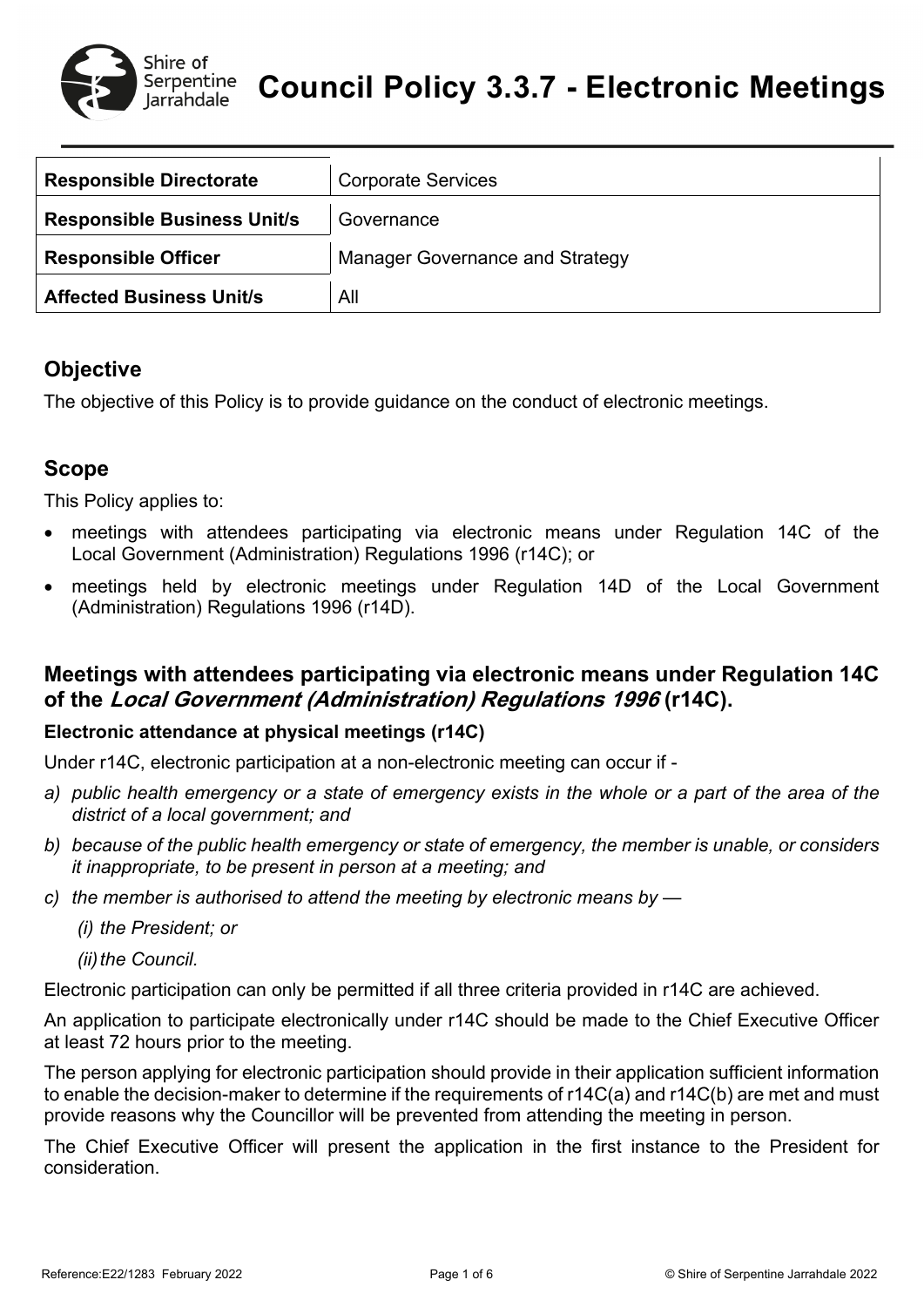

As required, the application can be presented to Council for consideration as part of the attendances portion of the meeting. Council may authorise participation via a simple majority decision. The minutes of the meeting shall record whether electronic participation was granted or refused by the President or Council.

### **Method of conducting meetings (r14C)**

Electronic attendance at physical meetings held under r14C is to occur via telephone link to the Chamber's audio interface.

### **Suspension of Standing Orders Local Law 2002 (r14C)**

At the commencement of an r14C meeting, Council, under clause 18.1 of the Standing Orders should resolve to suspend, for the duration of the meeting, *Clause 8.2 – Members to Occupy Own Seats*.

### **Procedure for speaking (r14C)**

Clause 9.1 of the *Standing Orders Local Law 2002* provides that every member of the Council or a committee wishing to speak, shall indicate by show of hand or other method agreed upon by the Council. To facilitate electronic meetings and electronic participation at physical meetings, each member present shall exhibit due courtesy when wishing to speak, to enable the effective and orderly conduct of the meeting.

### **Procedure for voting (r14C)**

Under Clause 13.2 of the *Standing Orders Local Law 2002*, the voting is to be conducted by a show of hands or other methods agreed upon, so that no voter's vote is secret, before declaring the decision.

For r14C meetings, the Presiding Member will ask if there is any member opposed and pause. If there is no member opposed, the item is passed unanimously. Where an item has been debated the voting method shall be by each member participating remotely being called by the Presiding Member in alphabetical order by surname, who is in sequence to state whether they are 'for' or 'against' the motion being put forward and then each participant in the physical location by show of hands.

### **Procedure for dealing with Conflicts of Interest (r14C)**

In the case of a r14C meeting, any members that are participating in the physical meeting space must ensure that they leave the meeting in accordance with legislation.

### **Record of attendance and leaving and re-entering the meeting (r14C)**

In the case of an r14C meeting, the Presiding Member will regularly check the attendance of any persons participating electronically.

#### **Procedure for matters behind closed doors (r14C)**

When a meeting is closed to the public under 5.23 of the *Local Government Act 1995*, each person permitted in attendance must ensure that the deliberations of Council cannot be observed by any other person and in accordance with Clause 4.2 of the *Standing Orders Local Law 2002*, a member of the Council or a committee or an employee of the Council in receipt of confidential information is not to disclose such information to any person other than a member of the Council or the committee or an employee of the Council to the extent necessary for the purpose of carrying out his or her duties.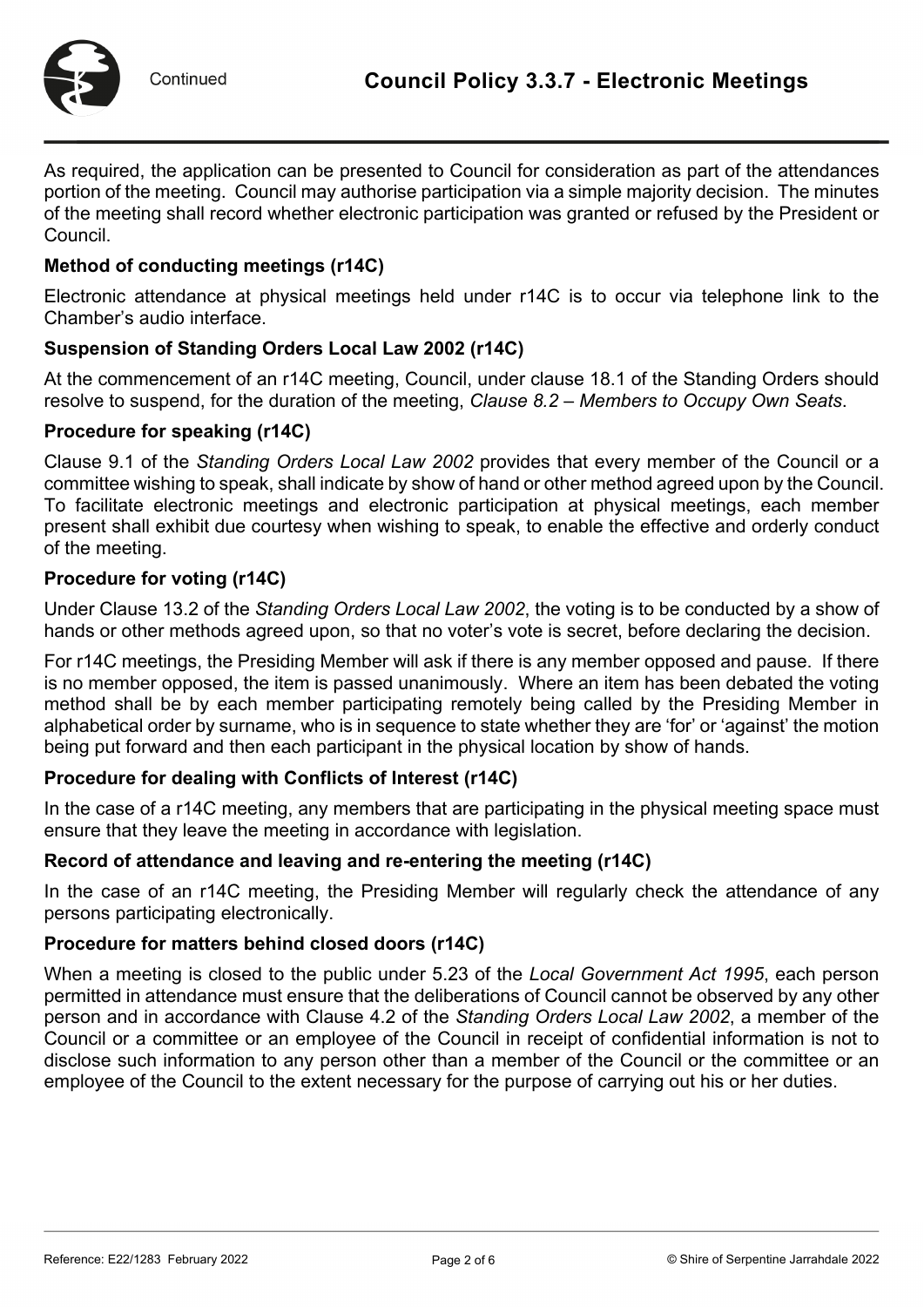

# **Meetings held by electronic means under Regulation 14D of the Local Government (Administration) Regulations 1996 (r14D)**

### **Determining electronic meetings (r14D)**

Under r14D, a meeting may be held under electronic means if a public health emergency or state of emergency exists and because of this, the President or Council considers it appropriate for the meeting to be held by electronic means.

Where possible the decision to hold a meeting via electronic means should be made prior to the issuing of the notice paper. Where this cannot occur, the Chief Executive Officer will update the details of the meeting on the Shire's website and provide notice to all Councillors and Committee Members, as relevant, as soon as practicable.

Non-electronic attendance at an electronic meeting held under r14D is not possible. This includes participation via members of the public.

In situations where an electronic meeting is called under r14D, the only option for members to attend is electronically.

### **Method of conducting meeting (r14D)**

The Shire of Serpentine Jarrahdale employs the Microsoft Teams platform for electronic meetings held under r14D.

### **Suspension of Standing Orders Local Law 2002**

At the commencement of an r14D meeting, Council, under clause 18.1 of the *Standing Orders Local Law 2002* should resolve to suspend, for the duration of the meeting, the following clauses:

- Clause 3.5 Public Question Time insofar as it relates to Public Statements
- Clause 3.13 Deputations
- Clause 8.2 Members to Occupy Own Seats

### **Procedure for speaking (r14D meeting)**

Clause 9.1 of the *Standing Orders Local Law 2002* provides that every member of the Council or a committee wishing to speak, shall indicate by show of hand or other method agreed upon by the Council. To facilitate electronic meetings and electronic participation at physical meetings, each member present shall exhibit due courtesy when wishing to speak, to enable the effective and orderly conduct of the meeting.

#### **Public Question Time (r14D meeting)**

Regulation 14E alters the rules concerning public question time for r14D meetings. In accordance with Regulation 14E, public questions received by 2pm on the meeting day (for committee meetings and Ordinary Council Meetings), the question and the response will be acknowledged at the meeting and recorded in the minutes but will not be physically read out at the meeting.

#### **Public Statement Time (r14D meeting)**

Public Statements received prior to 2pm of the meeting day will be provided to Councillors and recorded in the minutes, but not read out at the meeting.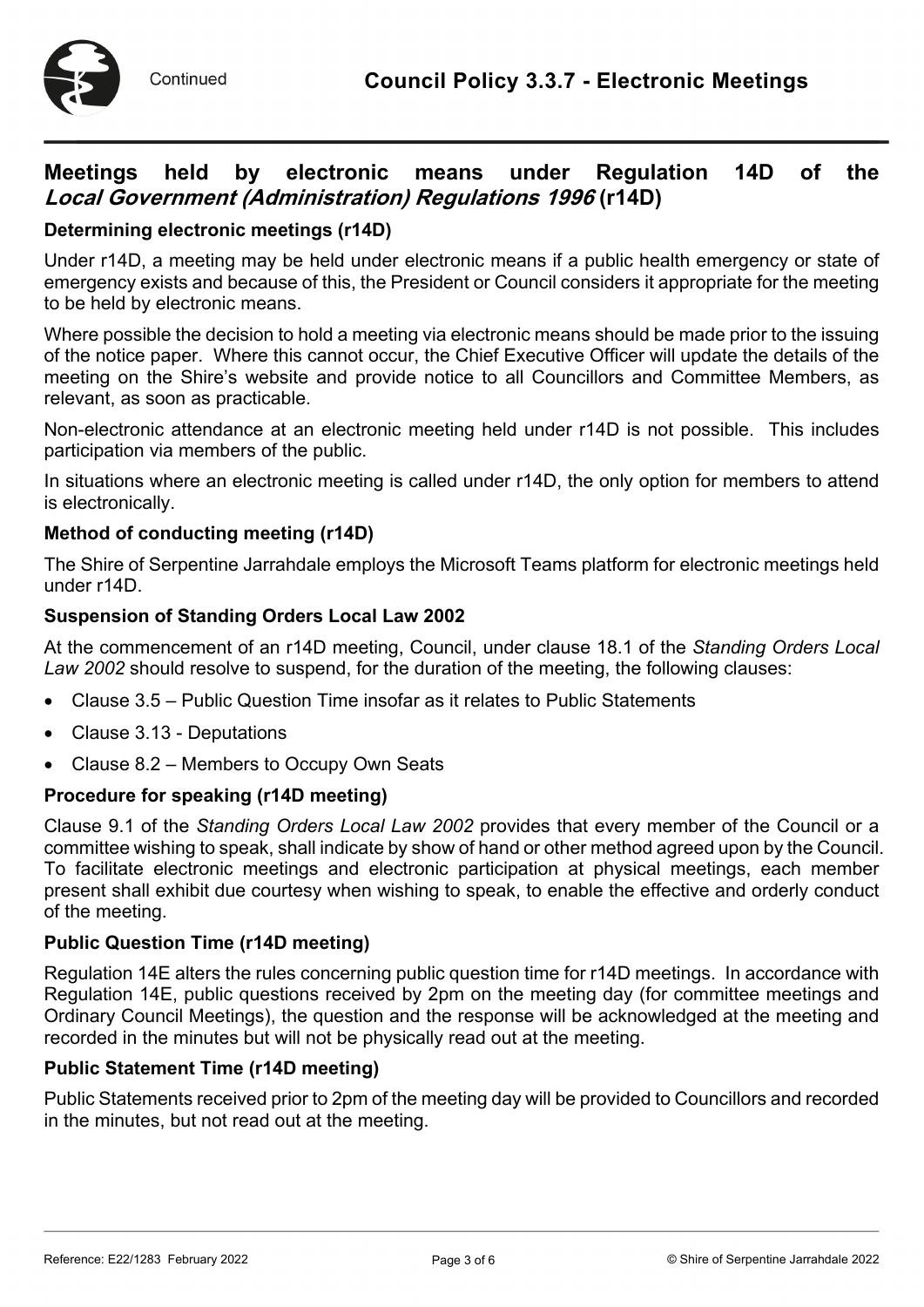

### **Deputations (r14D meeting)**

Any Deputations approved for a meeting prior to the decision to hold an electronic meeting will be provided to Councillors and recorded in the minutes, if the text of that Deputation is provided prior to 2pm on the meeting day.

### **Procedure for voting (r14D meeting)**

Under Clause 13.2 of the *Standing Orders Local Law 2002*, the voting is to be conducted by a show of hands or other methods agreed upon, so that no voter's vote is secret, before declaring the decision.

For r14D meetings, the Presiding Member will ask if there is any member opposed and pause. If there is no member opposed, the item is passed unanimously. Where an item has been debated the voting method shall be by each member participating electronically being called by the Presiding Member in alphabetical order by surname, except for the Presiding Member, who is in sequence to state whether they are 'for' or 'against' the motion being put forward. After the Councillors votes are stated the Presiding Member will also state their vote.

### **Procedure for dealing with Conflicts of Interest (r14D meeting)**

At the Declaration/Disclosure of Interest Item of Business, the Presiding Member will read aloud each disclosure of interest received before the meeting.

- The Presiding Member will then ask if there are any further disclosures to be made. Council Members should ensure they make any additional disclosures at this point so that the Minute Taker can record the relevant Agenda Items.
- Subsequently, the Presiding Member will announce disclosed interests prior to the relevant Agenda Item being discussed.

Members and Officers participating electronically that are required to leave the meeting as a result of a declared interest will be disconnected from the meeting for the duration of the matter and must not converse with meeting participants. The reconnection shall be initiated by Officers assisting the meeting.

### **Record of attendance and leaving and re-entering the meeting (r14D meeting)**

Regulation 11 of the *Local Government (Administration) Regulations 1996*, requires the contents of the minutes to include where a member enters or leaves the meeting during the course of the meeting, the time of entry or departure, as the case requires, in the chronological sequence of the business of the meeting.

To assist in the keeping of the minutes and the orderly conduct of the meeting, the Presiding Member will conduct regular roll-calls. The minutes shall record the outcome of the roll-call.

### **Procedure for matters behind closed doors (r14D meeting)**

When a meeting is closed to the public under section 5.23 of the *Local Government Act 1995*, each person permitted in attendance must ensure that the deliberations of Council cannot be observed by any other person, and in accordance with Clause 4.2 of the *Standing Orders Local Law 2002*, a member of the Council or a committee or an employee of the Council in receipt of confidential information is not to disclose such information to any person other than a member of the Council or the committee or an employee of the Council to the extent necessary for the purpose of carrying out his or her duties.

### **Presentation of meetings and recording of proceedings (r14D meeting)**

The Teams Meeting will display the screen of the Minutes Officer to enable all meeting participants to view motions being considered.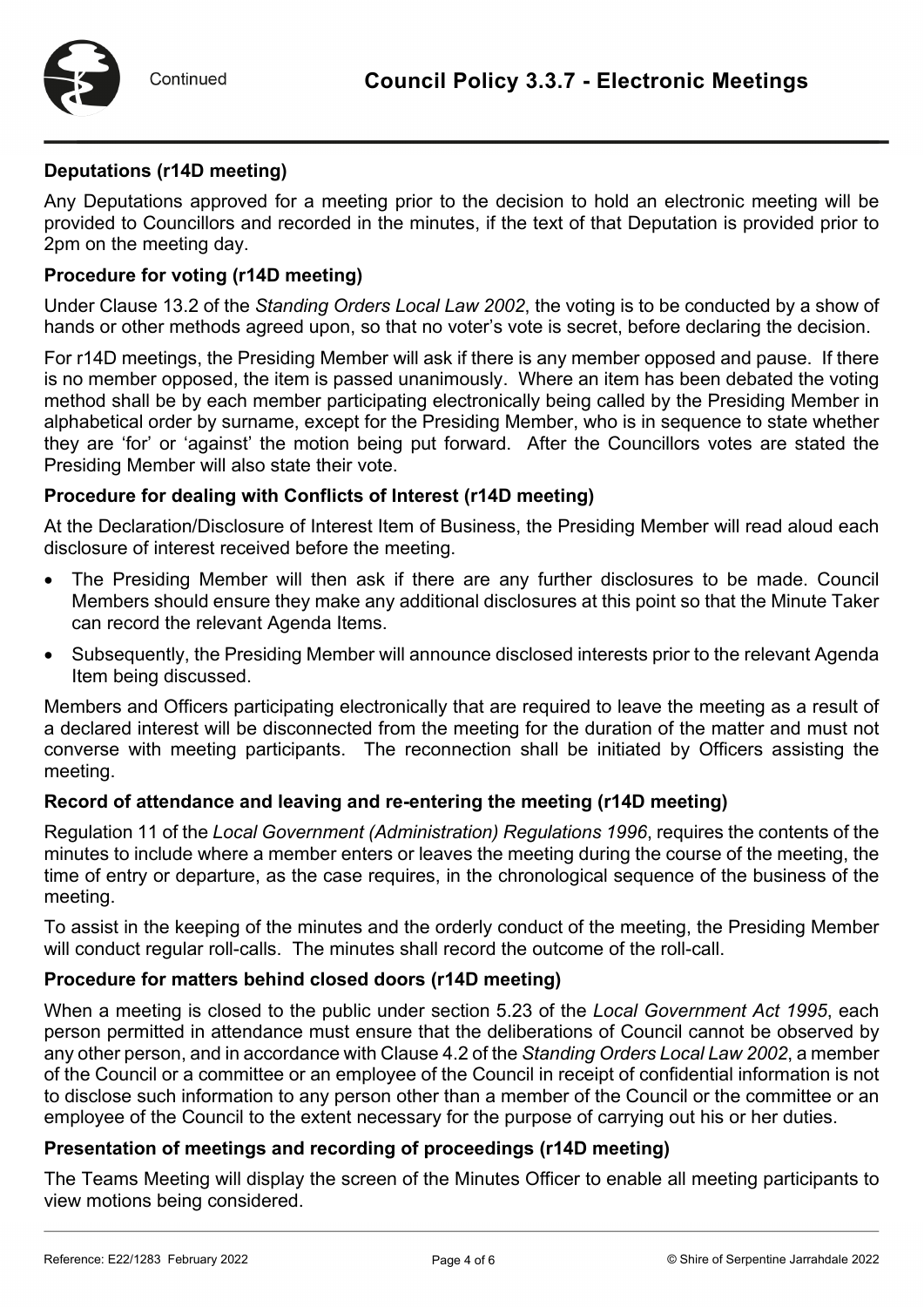

A recording of proceedings shall be made using Microsoft Teams. The recording of the meeting will be conducted by Shire Officers. The recordings of the meeting will be published on the Shire website at the time that the unconfirmed minutes is published. The recording of the meeting will be stopped in the event that meeting goes behind closed doors or if the meeting is adjourned and restarted when the meeting is opened or recommenced.

The recording of the proceedings of the meeting is a State Record under the *State Records Act 2000*. However, the recording of proceedings is not an official record of the meeting under the *Local Government Act 1995*. In accordance with s9.37 of the Act the confirmed minutes of the meeting continues to be the official record of the meeting for the purposes of evidentiary proceedings.

# **General principles**

### **Behaviour protocols**

The Western Australian Local Government Association (WALGA)'s guidance material on electronic meetings is instructive where is states:

*"The pace of an eMeeting should be slow and orderly. The following practices will help avoid confusion and support effective eMeetings:* 

- *Speak clearly and slowly, as connections may be distorted or delayed.*
- *Always state your name to indicate to the Presiding Member that you wish to speak. Restate your name if the Presiding Member has not heard you at first.*
- **II** In debate, only speak after the Presiding Member has acknowledged you. Then **state your** *name, so that others know who is speaking.*
- *Follow the Presiding Member's directions and rulings.*
- **If you are unclear about what is happening in an eMeeting, immediately state your name to** *draw the Presiding Member's attention and enable you to then seek clarification from the Presiding Member.*
- *Avoid looking for opportunities to call Points of Order; instead, politely and respectfully gain the Presiding Member's attention and explain any deviation from your Meeting Procedures, the Local Government Act or any other relevant matter."*

Councillors participating electronically must ensure that they are in an appropriate location to participate in the meeting. Such provisions include being free from distraction and being able to conduct business behind closed doors in accordance with the *Local Government Act 1995*. Participants are not permitted to record meetings unless authorised by Council and should avoid using chat facilities.

### **Logistical considerations**

Participating electronically in a meeting, whether that meeting is electronic or a physical meeting, presents logistical challenges and can impact the effective conduct of the meeting.

An electronic meeting is as effective as the worst connection to the meeting.

In addition to the behavioural protocols described above, participants should ensure that they have a stable connection to the meeting and are able to give the meeting their full and proper attention.

To ensure the best connection possible, meeting participants are requested to turn off their camera and mute their microphone when not speaking.